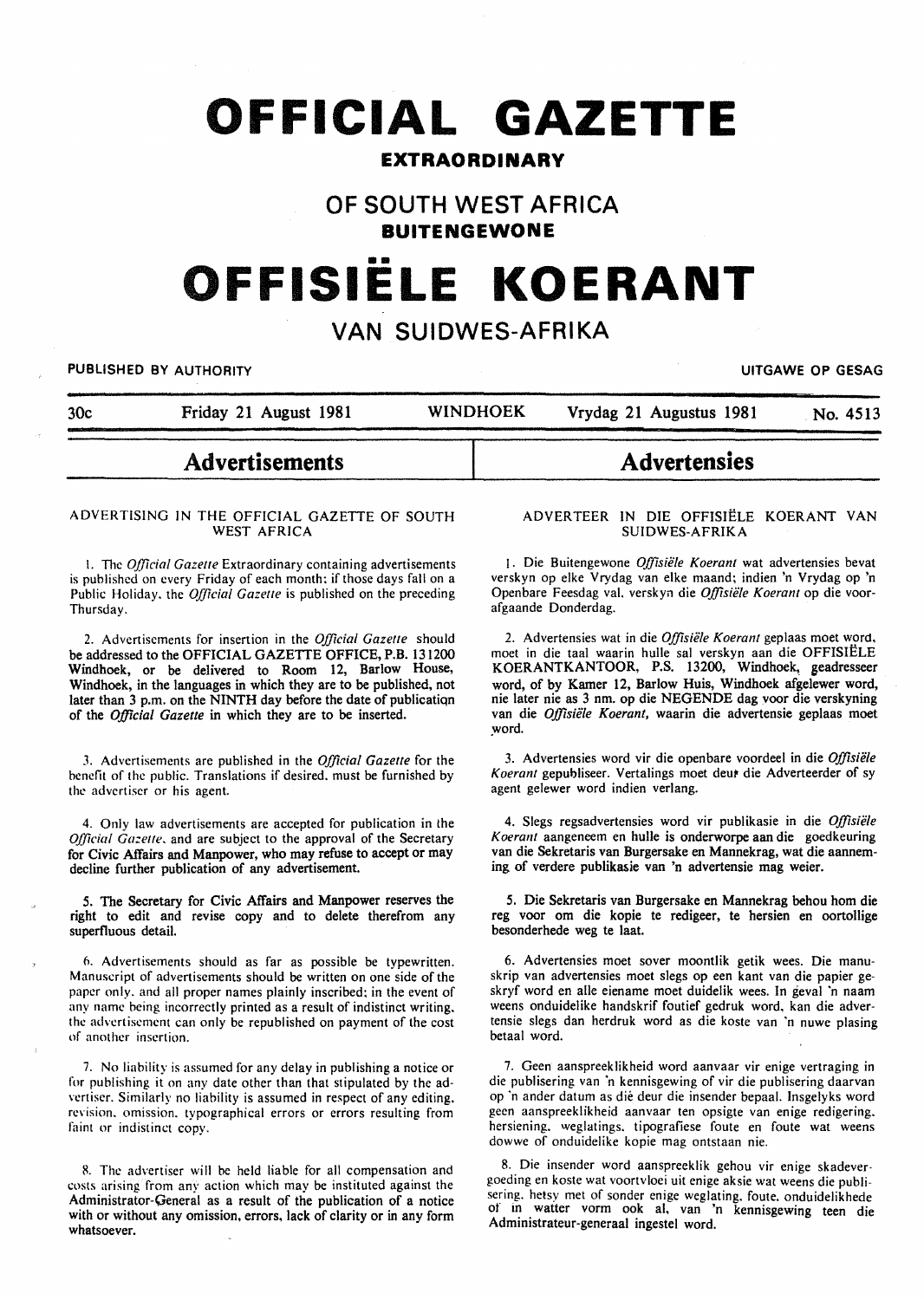9. The subscription for the *Official Gazette* is R 12.50 per annum, post free in this Territory and the Republic of South Africa, obtainable from Messrs. The Suidwes-Drukkery Limited, P.O. Box 2196, Windhoek. Postage must be prepaid by overseas subscribers. Single copies of the *Official Gazette* may be obtained from The Suidwes-Drukkery, Limited, P. 0. Box 2196, Windhoek, at the price of 30 c per copy. Copies are kept in stock for only two years.

10. The charge for the insertion of notices is as follows and is payable in the form of cheques, bills, postal or money orders:

#### LIST OF FIXED TARIFF RATES

| Standardised notices                                 |       |
|------------------------------------------------------|-------|
|                                                      | R     |
| Administration of Estates Acts notices: Forms J. 297 |       |
|                                                      | 2.00  |
|                                                      | 5.00  |
|                                                      | 5.00  |
|                                                      | 25.00 |
|                                                      | 6.00  |
| Insolvency Act and Company Acts notices: J 28, J 29, |       |
|                                                      | 4.00  |

N.B. - Forms 2 and 6 - additional statements according to word count table, added to the basic tariff.

| Naturalisation notices (including a reprint for the ad- |
|---------------------------------------------------------|
|                                                         |
| Slum Clearance Court notices, per premises              |
| Third party insurance claims for compensation           |
| Unclaimed moneys — only in the extraordinary            |
| Official Gazette, closing date 15 January (per en-      |
| try of "name, address and amount")                      |

*Non-standardised notices* 

#### Company notices:

| Short notices: Meetings, resolutions, offer of com-<br>promise, conversion of company, voluntary<br>windings-up; closing of transfer or members'<br>registers and/or declaration of dividends<br>Declaration of dividend with profit statements, in-<br>Long notices: Transfers, changes with respect to<br>shares or capital, redemptions, resolutions, volun-<br>Liquidator's and other appointees' notices<br>Liquor Licence notices (in extraordinary Gazettes,<br>viz. June/Tvl, November/Cape, January/O.F.S.,<br>April/Natal), per bilingual application |
|-----------------------------------------------------------------------------------------------------------------------------------------------------------------------------------------------------------------------------------------------------------------------------------------------------------------------------------------------------------------------------------------------------------------------------------------------------------------------------------------------------------------------------------------------------------------|
| Orders of the Court:<br>Provisional and final liquidations or sequestra-<br>Reductions or changes in capital mergers, offer of                                                                                                                                                                                                                                                                                                                                                                                                                                  |
| Judicial managements, curator bonis and similar<br>Supersessions and discharge of petitions (J 158)                                                                                                                                                                                                                                                                                                                                                                                                                                                             |
| Sales in execution and other public sales:<br>Sales in execution<br>Public auctions, sales and tenders:                                                                                                                                                                                                                                                                                                                                                                                                                                                         |

Up to 75 words ............................................. . 76 to 250 words ............................................ .

9. Die jaarlikse intekengeld op die *Offisiele K oerant* is R 12.50 posvry in hierdie Gebied en die Republiek van Suid-Afrika, verkrygbaar by die here Die Suidwes-Drukkery Beperk, Posbus 2196, Windhoek. Oorsese intekenaars moet posgeld vooruit betaal. Enkel eksemplare van die *Offisiële Koerant* is verkrygbaar van die here Die Suidwes-Drukkery Beperk, Posbus 2196, Windhoek, teen 30c per eksemplaar. Eksemplare word vir slegs twee jaar in voorraad gehou.

10. Die koste vir die plasing van kennisgewings is soos volg en is betaalbaar by wyse van tjeks, wissels, pos- of geldorders:

## LYS VAN VASTE TARIEWE

| ue per<br>sertion | Gestandaardiseerde kennisgewings                                                                                                                                                                  | Tarief per<br>plasing |
|-------------------|---------------------------------------------------------------------------------------------------------------------------------------------------------------------------------------------------|-----------------------|
| R                 |                                                                                                                                                                                                   | R                     |
|                   |                                                                                                                                                                                                   | 6,00                  |
|                   |                                                                                                                                                                                                   | 5,00                  |
| 2.00              |                                                                                                                                                                                                   |                       |
| 5,00              | Boedelwettekennisgewings: Vorms J. 297, J. 295, J.                                                                                                                                                |                       |
| 5,00              |                                                                                                                                                                                                   | 2,00                  |
| !5,00             | Derdeparty-assuransie-eise om skadevergoeding                                                                                                                                                     | 2,50                  |
| 6,00              | Insolvensiewet- en maatskappywettekennisgewings: J                                                                                                                                                |                       |
| 4,00              |                                                                                                                                                                                                   | 4.00                  |
|                   | L.W. - Vorms 2 en 6 - bykomstige verklarings<br>volgens woordetal-tabel, toegevoeg tot die basiese<br>tarief.                                                                                     |                       |
| 2.00              | Naamsverandering (vier plasings)<br>Naturalisasiekennisgewings (insluitende 'n herdruk vir                                                                                                        | 25,00                 |
|                   |                                                                                                                                                                                                   | 2.00                  |
| 2.00              | Onopgeëiste geld - slegs in die buitengewone $Offi$ -                                                                                                                                             |                       |
| 4.00              | siële Koerant, sluitingsdatum 15 Januarie (per in-                                                                                                                                                |                       |
| 2,50              | skrywing van "naam, adres en bedrag")                                                                                                                                                             | 0.80                  |
|                   |                                                                                                                                                                                                   | 5,00                  |
|                   | Slumopruimingshofkennisgewings, per perseel                                                                                                                                                       | 4,00                  |
| 0,80              | Verlore lewensversekeringspolisse                                                                                                                                                                 | 2.00                  |
|                   | Nie-gestandaardiseerde kennisgewings<br>Dranklisensie-kennisgewings (in buitengewone Offi-<br>siële koerante, t.w. Junie/Tvl. November/Kaap,<br>Januarie/O.V.S., April/Natal) per tweetalige aan- | 7.00                  |
|                   |                                                                                                                                                                                                   |                       |
| 11,00             | Geregtelike en ander openbare verkope:                                                                                                                                                            |                       |
|                   |                                                                                                                                                                                                   | 18,00                 |
| 25,00             | Openbare veilings, verkope en tenders:                                                                                                                                                            |                       |
|                   |                                                                                                                                                                                                   | 6,00                  |
|                   |                                                                                                                                                                                                   | 15,00                 |
| 37,00             | Handelsmerke in Suidwes-Afrika                                                                                                                                                                    | 23,00<br>11.00        |
| 7,00              | Likwidateurs en ander aangesteldes se kennisgewings                                                                                                                                               | 7,00                  |
|                   |                                                                                                                                                                                                   |                       |
| 7,00              | Maatskappykennisgewings:<br>Kort kennisgewings: Vergaderings, besluite, aan-<br>bod van skikking, omskepping van maatskappy,                                                                      |                       |
| 14,00             | vrywillige likwidasies, ens.; sluiting van oordrag-<br>of lederegisters en/of verklarings van dividende                                                                                           | 11,00                 |
| 37,00             | Verklaring van dividende met profytstate, notas in-<br>gesluit                                                                                                                                    | 25,00                 |
| 37,00             | Lang kennisgewings: Oordragte, veranderings met                                                                                                                                                   |                       |
| 4,00              | betrekking tot aandele of kapitaal, aflossings, be-                                                                                                                                               |                       |
| 4,00              | sluite, vrywillige likwidasies                                                                                                                                                                    | 37.00                 |
|                   | Orders van die Hof:                                                                                                                                                                               |                       |
| 18.00             | Voorlopige en finale likwidasies of sekwestrasies<br>Verlatings of veranderings in kapitaal, samesmel-                                                                                            | 14.00                 |
| 6,00              | tings, aanbod van skikking                                                                                                                                                                        | 37,00                 |
| 15.00             | Geregtelike besture, kurator bonis en soortgelyke                                                                                                                                                 |                       |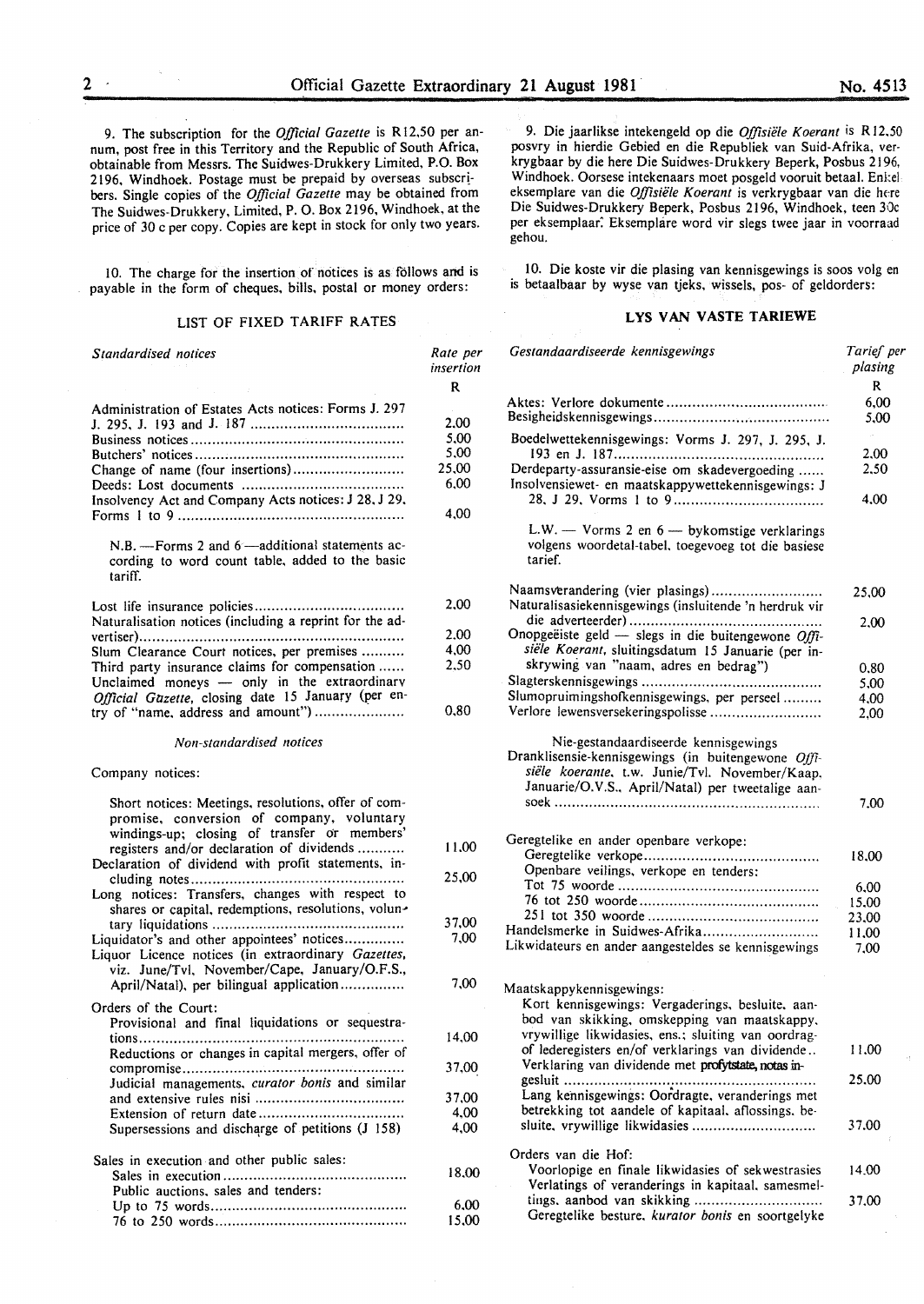,\_

| 23,00 |
|-------|
| 11,00 |

#### Vorm/Form J 187

# LIQUIDATION AND DISTRIBUTION ACCOUNTS IN DECEASED ESTATES LYING FOR INSPECTION

In terms of section 35(5) of Act 66 of 1965, notice is hereby given that copies of the liquidation and distribution accounts (first and fmal, *unless otherwise stated)* in the estates specified below will be open for the inspection of all persons interested therein for a period of 21 days (or shorter or longer *if specially stated)* from the date speculed or from the date of publication hereof, whichever may be the later, and at the offices of the Masters and Magistrates as stated.

Should no objection thereto be lodged with the Masters concerned during the specified period, the executors will proceed to make payments in accordance with the accounts.

482/80 - FOLKUS Elaine Mary 410324 0014009 Bristowestraat 248, Grootfontein Grootfontein Windhoek JJ Folkus p/a Gertenbach & Van Zyl Grootfontein

42/81 - VISAGIE Josias Alexander 180713 5021 00 1 Windhoek Margaretha Wilhelmina Visagie (gebore Dreyer) 240926 0008 00 9 Eerste en Finale Windhoek Barclays-Nasionale Bank Beperk Windhoek

|                                                    | 37.00 |
|----------------------------------------------------|-------|
|                                                    | 4.00  |
| Tersydestellings en afwysings van petisies (J 158) | 4.00  |

## LIKWIDASIE- EN DISTRIBUSffiREKENING IN BESTORWE BOEDELS WAT TER INSAE LÊ

lngevolge artikel 35(5) van Wet 66 van 1965, word hierby kennis gegee dat duplikate van die likwidasie- en distribusierekenings (eerste en fmale, *tensy anders vermeld)* in die boedels hieronder vermeld, in die kantore van die Meesters en Landdroste soos vermeld en gedurende 'n tydperk van 21 dae ( of korter of Ianger *indien spesiaal vermeld)* vanaf gemelde datums of vanaf datum van publikasie hiervan, as dit later is, ter insae lê van alle persone wat daarby belang het.

Indien binne genoemde tydperk geen besware daarteen by die betrokke Meesters ingedien word nie, gaan die eksekuteurs oor tot die uitbetalings ingevolge gemelde rekenings.

197/81 - STEYN Paul Josua 0502 275009004 Plaas Steynsrus, Distrik Mariental Elsie Adriana 130122 000 6002 Mariental Windhoek p/a C.P. van der Merwe en Kie Keetmanshoop

157/81 - ALBERTS Gert Andries Jacobus plot Lunat Outjo Distrik Outjo Windhoek Barclays-Nasionale Bank Beperk Windhoek

143/81- ZEELIE Cornelis Jacobus Andries 150804 0002 00 9 Outjo Henry John Zeele 220903 5003 00 8 Outjo Windhoek Barclays-National Bank <sup>1</sup> imited Windhoek

## Vorm/Form J 193 .NOTICE TO CREDITORS IN DECEASED ESTATES

All persons having claims against the estates mentioned below are hereby called upon to lodge their claims with the executors concerned, within 30 days (or otherwise as indicated) calculated from the date of publication hereof. The information is given in the following order: Estate number, surname and christian names, date of birth, identity number, last address, date of death; surviving spouse's names, surname date of birth and identity number; name and address of executor or authorised agent, period allowed for lodgement of claims if *other than* 30 *days.* 

 $357/80$  en  $358/70$  — VAN DER MERWE en VAN DER MERWE (gebore Louw) Nicolaas Gerhardus en Mary Marcia MAN: 12 07 1937 en VROU: 16 08 1937 MAN: 370712 5002 00 3 en VROU: 370816 0002 00 7 Okahandjaweg 70, Windhoek, S.W.A. 27 06 1980 Windhoek Johan Wilhelm Sonnekus Santamtrust, Bloemfontein

247/81 - HENDRICKS Charles William 16 06 1934 340616 08 0036 3 p/a Woerman & Brock, Swakopmund 04 06 1981 Katrina Joharma Hendricks F.M. Oehl Windhoek

280/81- BARNARD Ignatius 17 06 1930 300617 5050 00 8 Elandshof Nr. 2 Schanzenweg Klein-Windhoek 12 07 1981 Susarah Catherina Barnard (gebore Nel) 19 04 1938 380419 01 0014 1 Barclays-Nasionale Bank Beperk Windhoek 315/81 -

#### · KENNISGEWING AAN KREDITEURE IN BESTORWE BOEDELS

Aile persone wat vorderinge bet . teen die boedels hieronder vermeld, word hierby versoek om hul vorderinge by die betrokke eksekuteurs en binne 'n tydperk van 30 dae (of andersins soos aangedui) gereken vanaf die datum van publikasie hiervan in te lewer. Die inligting word verstrek in die volgorde: Boedelnommer, familienaam en voorname, geboortedatum, persoonsnommer; laaste adres, datum oorlede; nagelate eggenoot(note) se name, familienaam, geboortedatum en persoonsnommer; naam en adres van eksekuteurs of gemagtigde agent, tydperk toegelaat vir lewering van vorderings *indien anders as* 30 *dae.* 

315/81- BOTHA Johan Cornelius 28 04 1911 110428 5029 00 4 Okahandja 22 07 1981 Barclays-Nasionale Bank Beperk Windhoek

289/81- GALLOWAY Ian 30 12 1906 061230 5008 00 7 Okahandja 29 06 1981 Barclays National Bank Limited Windhoek

285/81 - KRUGER Jacob Casper 31 08 1912 120831 5021 00 4 Hoofstraat 4, Omaruru. Posbus 125, Omaruru 09 07 1981 Lambertus Susarma Kruger 1920 02 16 200216 0009 00 1 Mnr. J. C. Kruger, Windhoek

281/81 - ENGELBRECHT Jasper Johannes 20 11 1901 011120 5006 00 5 Huis Deon Louw Gobabis 11 06 1981 Janetta Maria Engelbrecht Barclays-Nasionale Bank Beperk Windhoek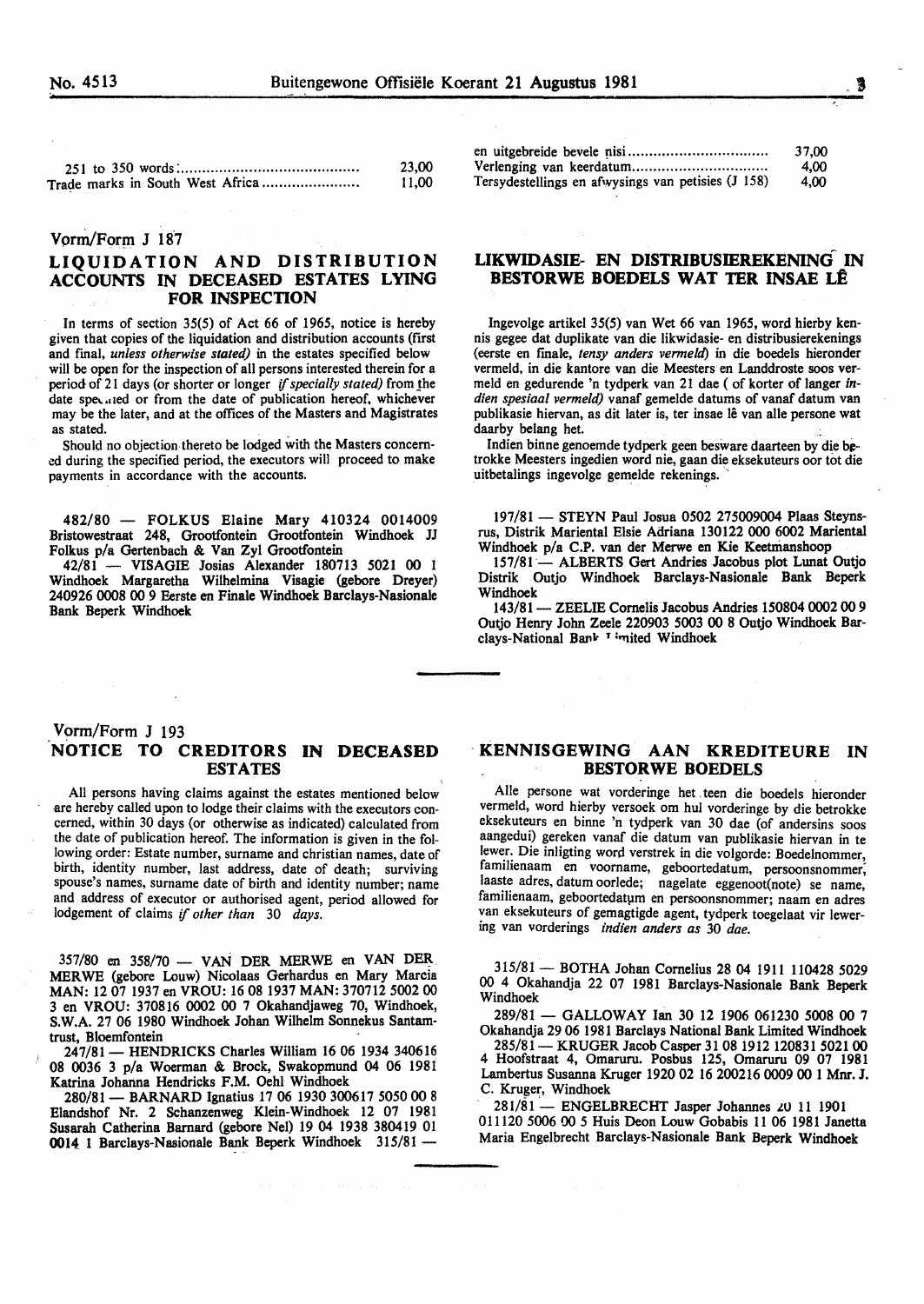# Vorm/Form 2 MEETING OF CREDITORS IN SEQUESTRATED ESTATES OR COMPANIES BEING WOUND UP

Pursuant to sections 41 and 42 of the Insolvency Act, 1936, sections 179 and 182 of the Companies Act, 1926, and sections 339 and 366 of the Companies Act, 1973, notice is hereby given that a meeting of creditors will be held in the sequestrated estate or companies being wound up mentioned below, indicating the number of estate/company; the name and description of estate/company; the date, hour and place of meeting and the purpose of meeting.

Meetings in a place in which there is a Master's Office, will be held before the Master; elsewhere they will be held before the Magistrate.

W9/80 - INSOLVENTE BOEDEL Dirk Jacobus Louw Donderdag 3 September om lOhOO te Keetmanshoop Verdere bewys van eise J. A. Botma Keetmanshoop

# Vorm/Form 3

# EXTENSION OF TIME WITHIN WHICH TO LODGE LIQUIDATION ACCOUNTS PLANS OF DISTRIBUTION OR CONTRIBUTION IN SEQUESTRATED ESTATES OR COMPANIES BEING WOUND UP

Pursuant to section 109(1) of the Insolvency Act, 1936, and section 135 (l) (c) of the Companies Act, 1926, notice is hereby given that after the expiration of a period of 14 days as from the date of publication hereof, it is the intention of the trustees or liquidators, as the case may be, of the sequestrated estates or companies being wound up mentioned below, to apply to the respective Masters for an extension of time, as specified below, within which to lodge liquidation accounts and plans of distribution or contribution.

#### BYEENKOMS VAN SKULDEISERS IN<br>GESEKWESTREERDE BOEDELS OF GESEKWESTREERDE BOEDELS MAATSKAPPYE IN LIKWIDASIE

Ingevolge artikels 41 en 42 van die Insolvensiewet, 1936, artikels 179 en 182 van die Maatskappywet, 1926, en artikels 339 en 366 van die Maatskappywet, 1973, word hierby kennis gegee dat 'n byeenkoms van skuldeisers in die gesekwestreerde boedels of maatskappye in likwidasie hieronder vermeld, gehou sal word met aanduiding van die nommer van boedel/maatskappy; die naam en beskrywing van boedel/maatskappy; die datum, uur en plek van byeenkoms en die doe! van byeenkoms.

In 'n plek waarin 'n kantoor van 'n Meester is, word die byeenkoms voor die Meester gehou en in ander plekke voor die Landdros.

W8/80 -- INSOLVENTE BOEDEL Louis Janse van Rensburg Donderdag 3 September lOhOO Keetmanshoop Verdere bewys van eise J. A. Botma Keetmanshoop.

# VERLENGING VAN TERMYN VIR INDIENING VAN LIKWIDASIE-, DISTRIBUSIE- OF KONTRI-BUSIEREKENINGS IN GESEKWESTREERDE BOEDELS OF MAATSKAPPYE IN LIKWIDASIE

Ingevolge artikel 109(1) van die Insolvensiewet, 1936, en artikel 135(1) (c) van die Maatskappywet, 1926, word hierby kennis gegee dat kurators of likwidateurs van die gesekwestreerde boedels of maatskappye in likwidasie, na gelang van die geval hieronder vermeld voornemens is om na afloop van 'n termyn van 14 dae vanaf die datum van die publikasie hiervan, die betrokke Meesters om 'n verlenging van die termyne hieronder genoem, vir die indiening van likwidasie-, distribusie- of kontribusierekenings te versoek.

W26/79 - NAMIB SAFARI (PTY) LTD (In Liquidation) 1979.12.06 1981.08.05 2 months Master of the Supreme Court, Windhoek Security Trust S.W.A. (Pty) Ltd Windhoek

# Vorm/Form 4

## UQUIDATION ACCOUNTS AND PLANS OF DISTRIBUTION OR CONTRIBUTION IN SEQUESTRATED ESTATES OR COMPANIES BEING WOUND UP

Pursuant to section 108 (2) of the Insolvency Act, 1936, section 136 (2) of the Companies Act, 1926, and section 406 (3) of the Companies Act, 1973, notice is hereby given that the liquidation account and plans of distribution or contribution in the estates or the companies mentioned below will lie open for inspection by creditors or contributories at the offices of the Masters and the Magistrates stated therein, for a period of 14 days, or for such a period as stated therein, from the dates mentioned below or from the date of publication hereof, whichever may be the later date.

#### LIKWIDASIE-, DISTRIBUSIE OF KONTRIBU-<br>SIEREKENINGS IN GESEKWESTREERDE IN GESEKWESTREERDE BOEDELS OF MAATSKAPPYE IN LIKWIDASIE

Ingevolge artikel 108 (2) van die Insolvensiewet, 1936, artikel 136 (2) van die Maatskappywet; 1926, en artikel 406 (3) van die Maatskappywet, 1973, word hierby kennis gegee dat die likwidasie-, distribusie- of kontribusierekenings in die boedels of die maatskappye, na gelang van die geval, hieronder vermeld ter insae van skuldeisers of kontribuante sal lê op die kantore van die Meesters en Landdroste daarin genoem, gedurende 'n tydperk van 14 dae, of die tydperk wat daarin vermeld is, vanaf die datum hieronder vermeld of vanaf die datum van publikasie hiervan, watter datum ook al die laaste is.

W26/79 - NAMIB SAFARI (PTY) LTD (In Liquidation) The First and Final Liquidation and Distribution Account At the Of fices of the Master of the Supreme Court, Windhoek for a period of 14 days as from the 21st August 1981. Security Trust SWA (Pty) Ltd Windhoek